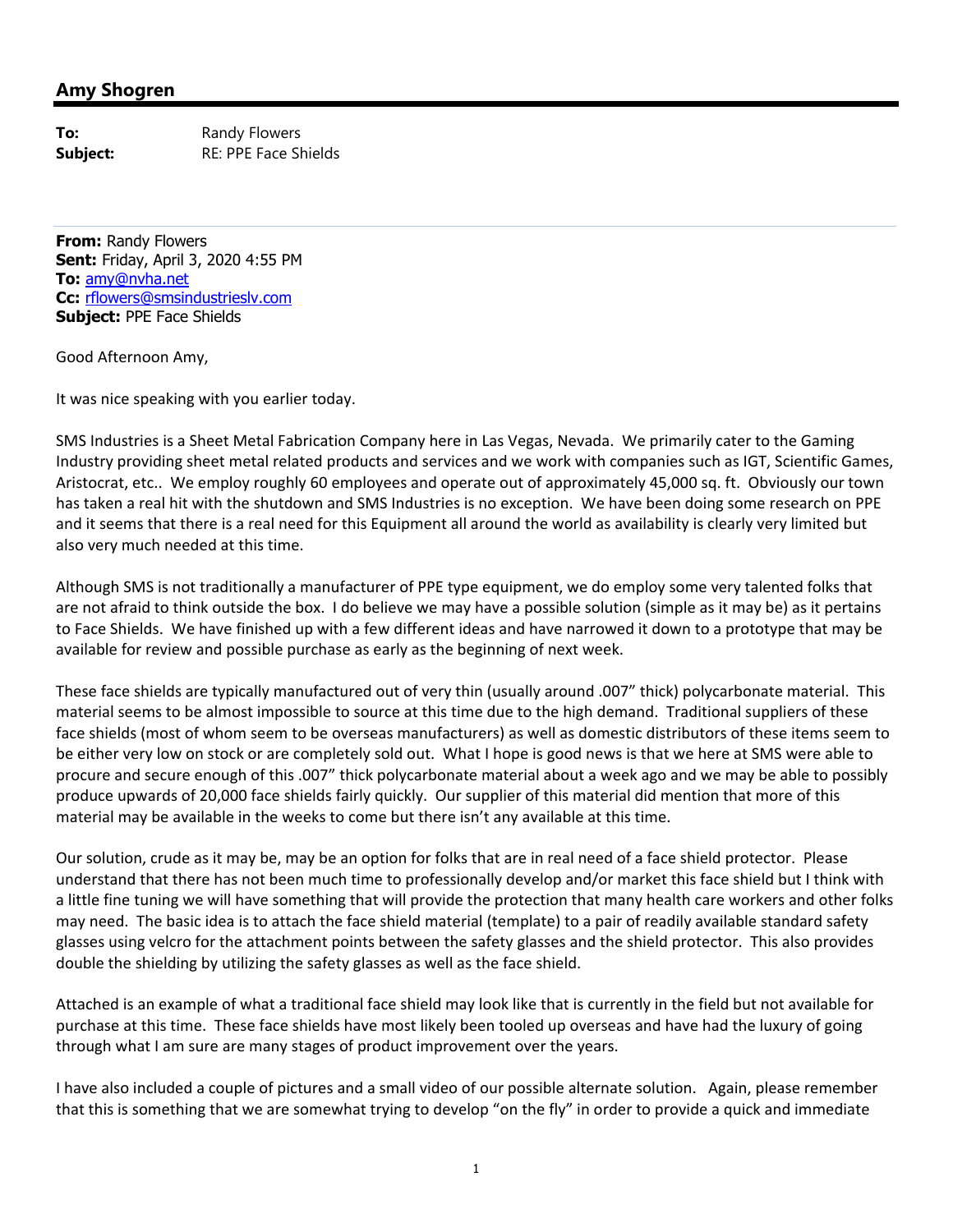solution for this type of protection. So, please have a look and let me know your thoughts and if you think there may be an interest with you and the folks that you work with.

Thank you Amy and Best regards,

## **Randy L. Flowers**

President SMS industries 6340 S. Sandhill Road, Suite 3 Las Vegas, Nevada 89120 Office: 702‐473‐9223, Ext. 101 Cell: 702‐524‐1120 rflowers@smsindustrieslv.com